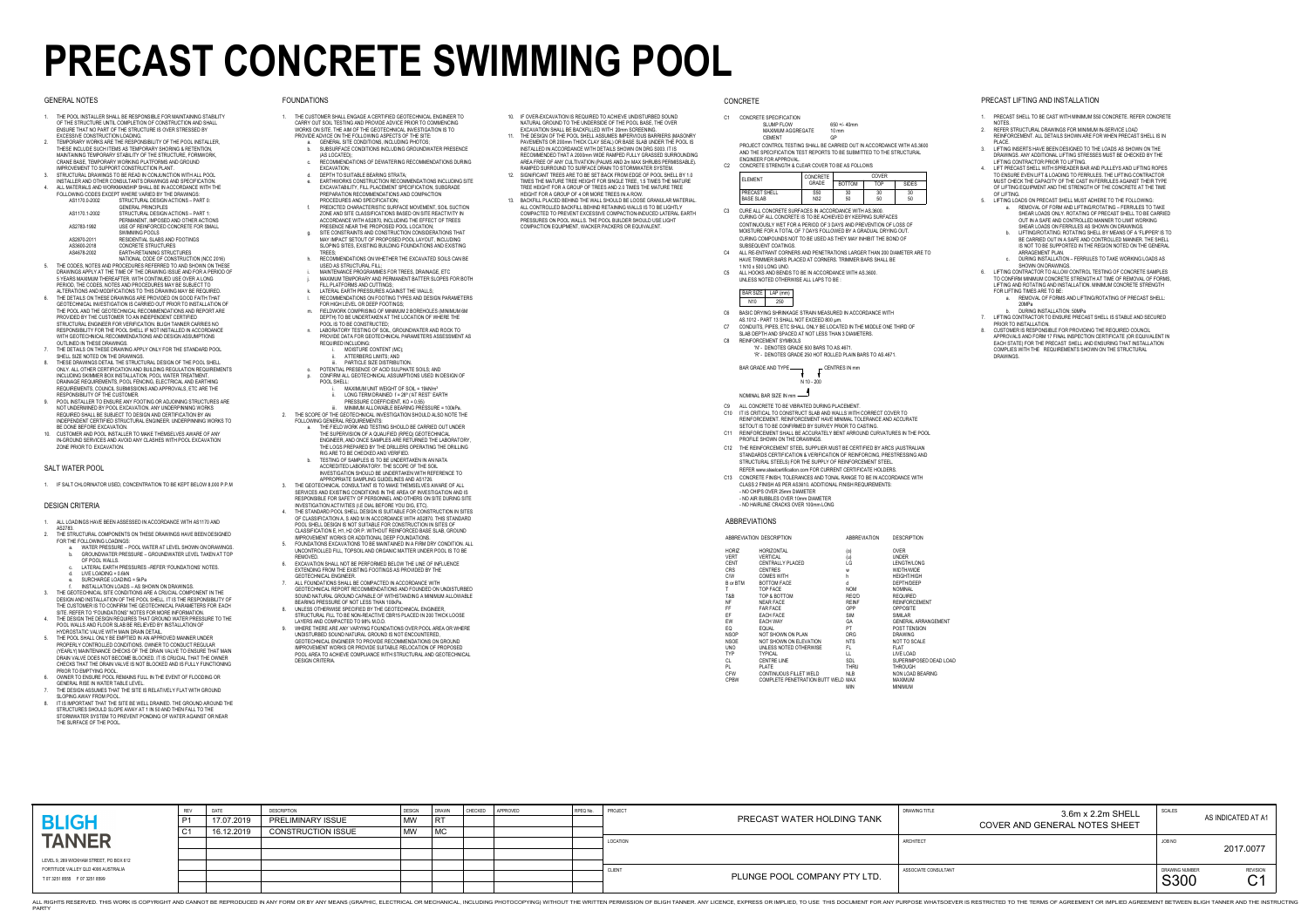





THIS WORK IS COPYRIGHT AND CANNOT BE REPRODUCED IN ANY FORM OR BY ANY MEANS (GRAPHIC, ELECTRICAL OR MECHANICAL OR MECHANICAL OR MECHANICAL, INCLUDING PHOTOCOPYING) WITHOUT THE WRITTEN PERMISSION OF BLIGH TANNER. ANY LICENC PARTY





| <b>BLIGH</b>                                                            | 17.07.2019<br>16.12.2019 | <b>DESCRIPTIO</b><br><b>PRELIMINARY ISSUE</b><br><b>CONSTRUCTION ISSUE</b> | DESIGN<br>MW<br><b>MW</b> | $\overline{\mathsf{R}}$<br>$\mid$ MC | CHECKED | APPROVED | RPEQ No. | <b>PROJECT</b><br><b>DRAWING TITLE</b><br><b>PRECAST WATER HOLDING TANK</b> | SCALES<br>3.6m x 2.2m SHELL<br><b>GENERAL ARRANGEMENT PLAN AND SECTIONS</b> |                        | AS INDICATED AT A                             |
|-------------------------------------------------------------------------|--------------------------|----------------------------------------------------------------------------|---------------------------|--------------------------------------|---------|----------|----------|-----------------------------------------------------------------------------|-----------------------------------------------------------------------------|------------------------|-----------------------------------------------|
| <b>TANNER</b><br>LEVEL 9, 269 WICKHAM STREET, PO BOX 612                |                          |                                                                            |                           |                                      |         |          |          | ARCHITECT<br>LOCATION                                                       | JOB NO                                                                      |                        | 2017.0077                                     |
| FORTITUDE VALLEY QLD 4006 AUSTRALIA<br>T 07 3251 8555    F 07 3251 8599 |                          |                                                                            |                           |                                      |         |          |          | ASSOCIATE CONSULTANT<br>PLUNGE POOL COMPANY PTY LTD.                        |                                                                             | DRAWING NUMBER<br>S301 | <b>REVISION</b><br>⌒ィ<br>$\mathbf{\bm{\cup}}$ |

| ISULTANT                                                   | DRAWING NUMBER<br>S301 | <b>REVISION</b>    |
|------------------------------------------------------------|------------------------|--------------------|
|                                                            | JOB NO                 | 2017.0077          |
| 3.6m x 2.2m SHELL<br>GENERAL ARRANGEMENT PLAN AND SECTIONS | <b>SCALES</b>          | AS INDICATED AT A1 |



CAST-IN LIFTING LUG INSERTS NOT SHOWN. REFER PLAN AND SECTIONS FOR LOCATIONS

# 3D PERSPECTIVE VIEWS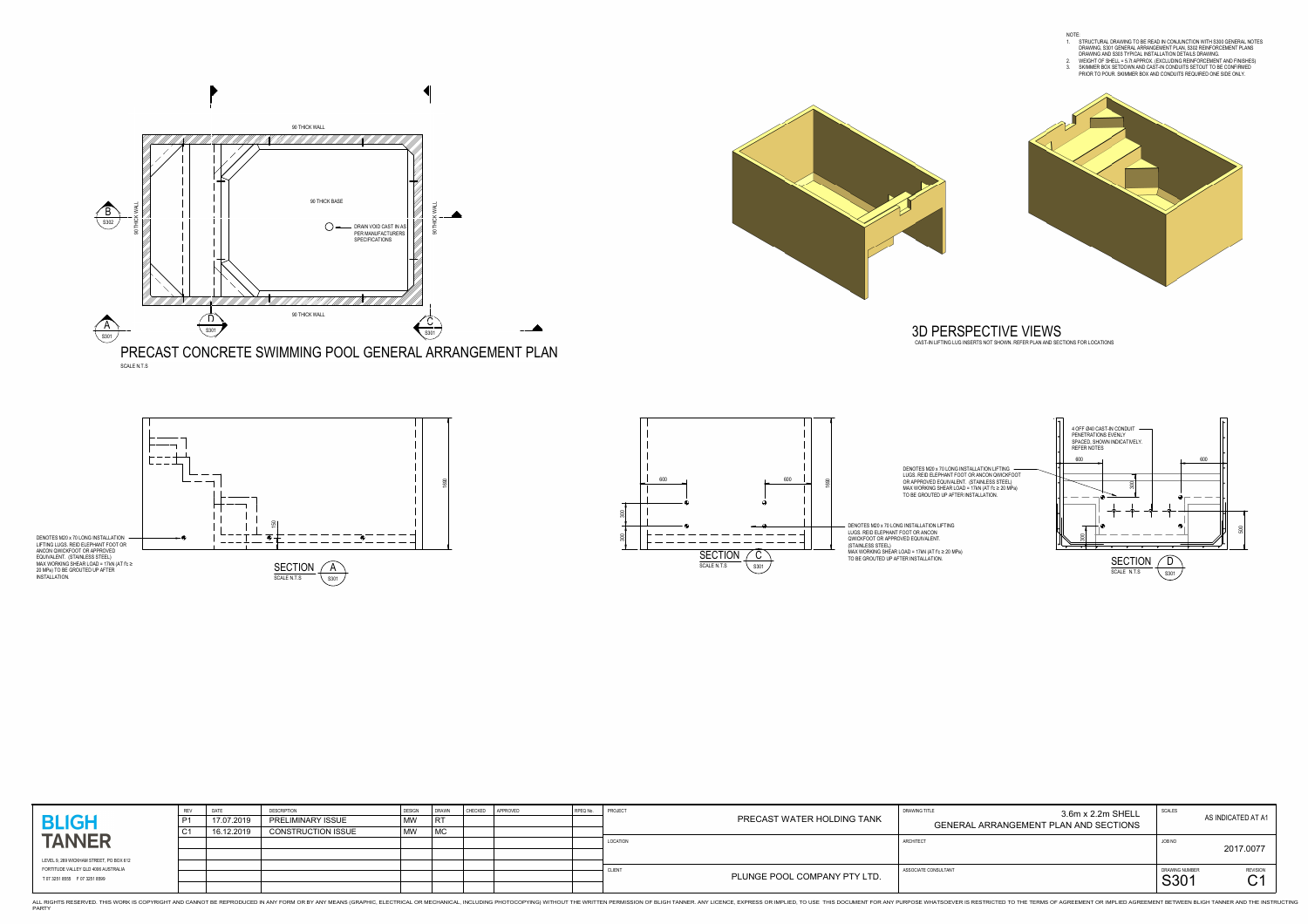

PRECAST CONCRETE SWIMMING POOL BASE REINFORCEMENT PLANSCALE N.T.S



THIS WORK IS COPYRIGHT AND CANNOT BE REPRODUCED IN ANY FORM OR BY ANY MEANS (GRAPHIC, ELECTRICAL OR MECHANICAL OR MECHANICAL OR MECHANICAL, INCLUDING PHOTOCOPYING) WITHOUT THE WRITTEN PERMISSION OF BLIGH TANNER. ANY LICENC PARTY

| JIGN | DRAWN      | CHECKED | APPROVED | RPEQ No. | PROJECT       | <b>DRAWING TITLE</b><br>3.6m x 2.2m SHELL                     | SCALES         |                              |  |
|------|------------|---------|----------|----------|---------------|---------------------------------------------------------------|----------------|------------------------------|--|
|      | RT         |         |          |          |               | PRECAST WATER HOLDING TANK<br>REINFORCEMENT PLAN AND SECTIONS |                | AS INDICATED AT A1           |  |
|      | $\vert$ MC |         |          |          |               |                                                               |                |                              |  |
|      |            |         |          |          | LOCATION      | ARCHITECT                                                     | JOB NO         |                              |  |
|      |            |         |          |          |               |                                                               |                | 2017.0077                    |  |
|      |            |         |          |          |               |                                                               |                |                              |  |
|      |            |         |          |          | <b>CLIENT</b> | ASSOCIATE CONSULTANT<br>PLUNGE POOL COMPANY PTY LTD.          | DRAWING NUMBER | <b>REVISION</b><br>$\bigcap$ |  |
|      |            |         |          |          |               |                                                               | S302           | $\tilde{\phantom{a}}$        |  |



**NOTES:**<br>1. STRUCTURAL DRAWING TO BE READ IN CONJUNCTION WITH S300 GENERAL NOTES. DRAWING, S301 GENERAL ARRANGEMENT PLAN, S302 REINFORCEMENT PLANS DRAWING AND S303 TYPICAL INSTALLATION DETAILS DRAWING. 2. SKIMMER BOX SETDOWN AND CAST-IN CONDUITS SETOUT TO BE CONFIRMED

TYPICAL INTERNAL TO EXTERNAL WALL DETAIL







|                                                                         | <b>REV</b>     | DATE       | <b>DESCRIPTION</b>        | DESIGN    | DRAWN     | <b>CHECKED</b> | APPROVED | RPEQ No |
|-------------------------------------------------------------------------|----------------|------------|---------------------------|-----------|-----------|----------------|----------|---------|
| <b>BLIGH</b>                                                            | P <sub>1</sub> | 17.07.2019 | <b>PRELIMINARY ISSUE</b>  | <b>MW</b> | <b>RT</b> |                |          |         |
|                                                                         | C <sub>1</sub> | 16.12.2019 | <b>CONSTRUCTION ISSUE</b> | <b>MW</b> | <b>MC</b> |                |          |         |
| <b>TANNER</b>                                                           |                |            |                           |           |           |                |          |         |
|                                                                         |                |            |                           |           |           |                |          |         |
| LEVEL 9, 269 WICKHAM STREET, PO BOX 612                                 |                |            |                           |           |           |                |          |         |
| FORTITUDE VALLEY QLD 4006 AUSTRALIA<br>T 07 3251 8555    F 07 3251 8599 |                |            |                           |           |           |                |          |         |
|                                                                         |                |            |                           |           |           |                |          |         |



PRIOR TO POUR. SKIMMER BOX AND CONDUITS REQUIRED ONE SIDE ONLY.

(1) ... DENOTES REINFORCEMENT LAID FIRST (AGAINST MOULD) (2) ... DENOTES REINFORCEMENT LAID SECOND (EXTERNAL FACE)



1 :10

100mm <sup>0</sup> <sup>100</sup> <sup>200</sup> <sup>300</sup> <sup>400</sup> 50mm <sup>0</sup> <sup>50</sup> <sup>100</sup> <sup>150</sup> <sup>200</sup>